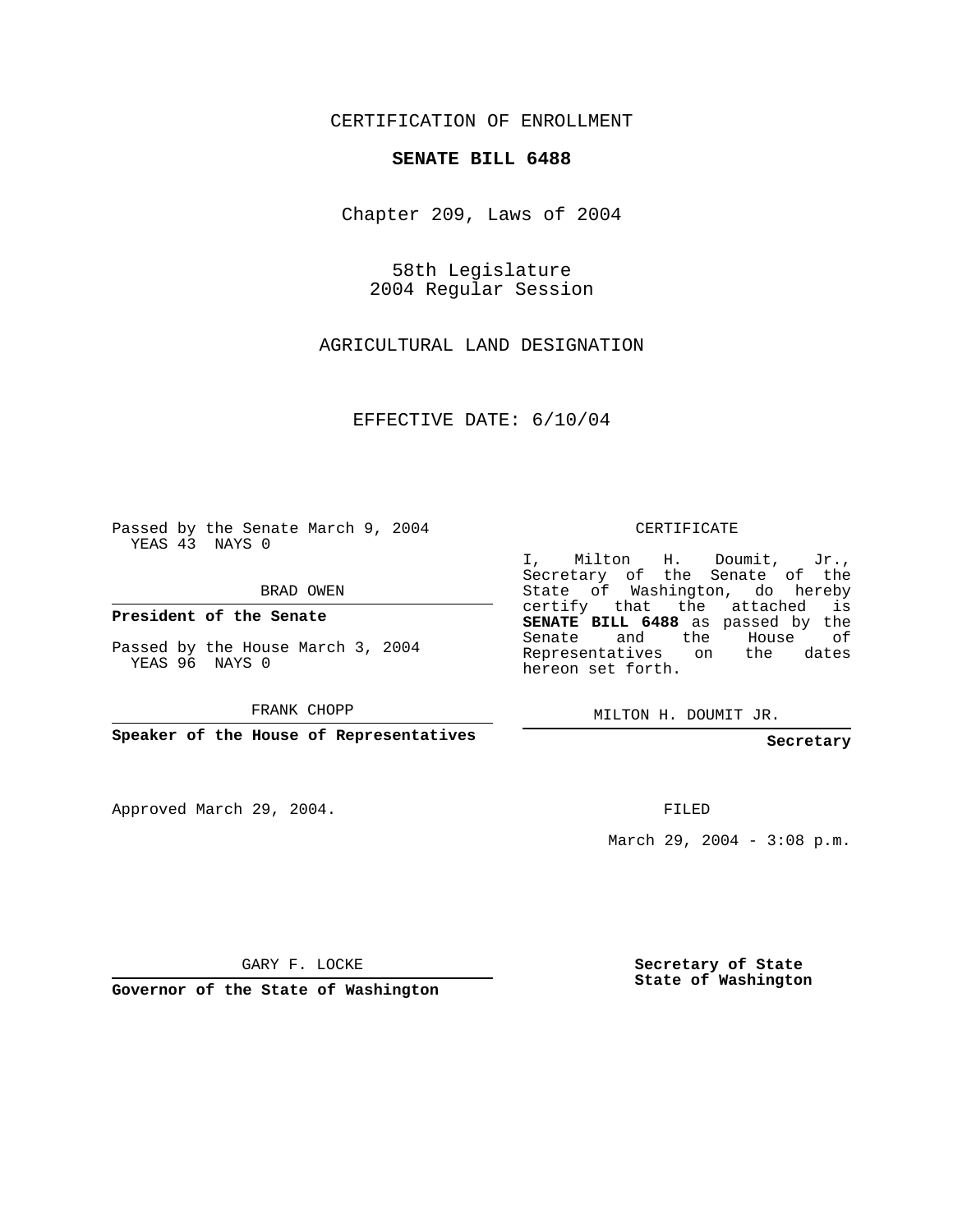## **SENATE BILL 6488** \_\_\_\_\_\_\_\_\_\_\_\_\_\_\_\_\_\_\_\_\_\_\_\_\_\_\_\_\_\_\_\_\_\_\_\_\_\_\_\_\_\_\_\_\_

\_\_\_\_\_\_\_\_\_\_\_\_\_\_\_\_\_\_\_\_\_\_\_\_\_\_\_\_\_\_\_\_\_\_\_\_\_\_\_\_\_\_\_\_\_

#### AS AMENDED BY THE HOUSE

Passed Legislature - 2004 Regular Session

# **State of Washington 58th Legislature 2004 Regular Session**

**By** Senators Mulliken and Parlette

Read first time 01/21/2004. Referred to Committee on Land Use & Planning.

 AN ACT Relating to a study of the designation of agricultural lands; and creating a new section.

BE IT ENACTED BY THE LEGISLATURE OF THE STATE OF WASHINGTON:

 NEW SECTION. **Sec. 1.** (1) By December 1, 2004, the department of community, trade, and economic development shall provide to the house of representatives local government committee and the senate committee on land use and planning a report regarding the designation pursuant to RCW 36.70A.170(1)(a) of agricultural lands with long-term commercial significance in King, Chelan, Lewis, and Yakima counties.

(2) The report shall address:

 (a) The amount of land designated as agricultural lands with long-term commercial significance;

(b) The amount of land in agricultural production;

- (c) Changes in the amount of agricultural land since 1990;
- (d) Comparison with amounts of land in other uses;
- (e) Designation standards and procedures;
- (f) Effect of designation on tax revenue;
- (g) Contribution of agriculture to the local economy;
- (h) Threats to maintaining the agricultural land base;